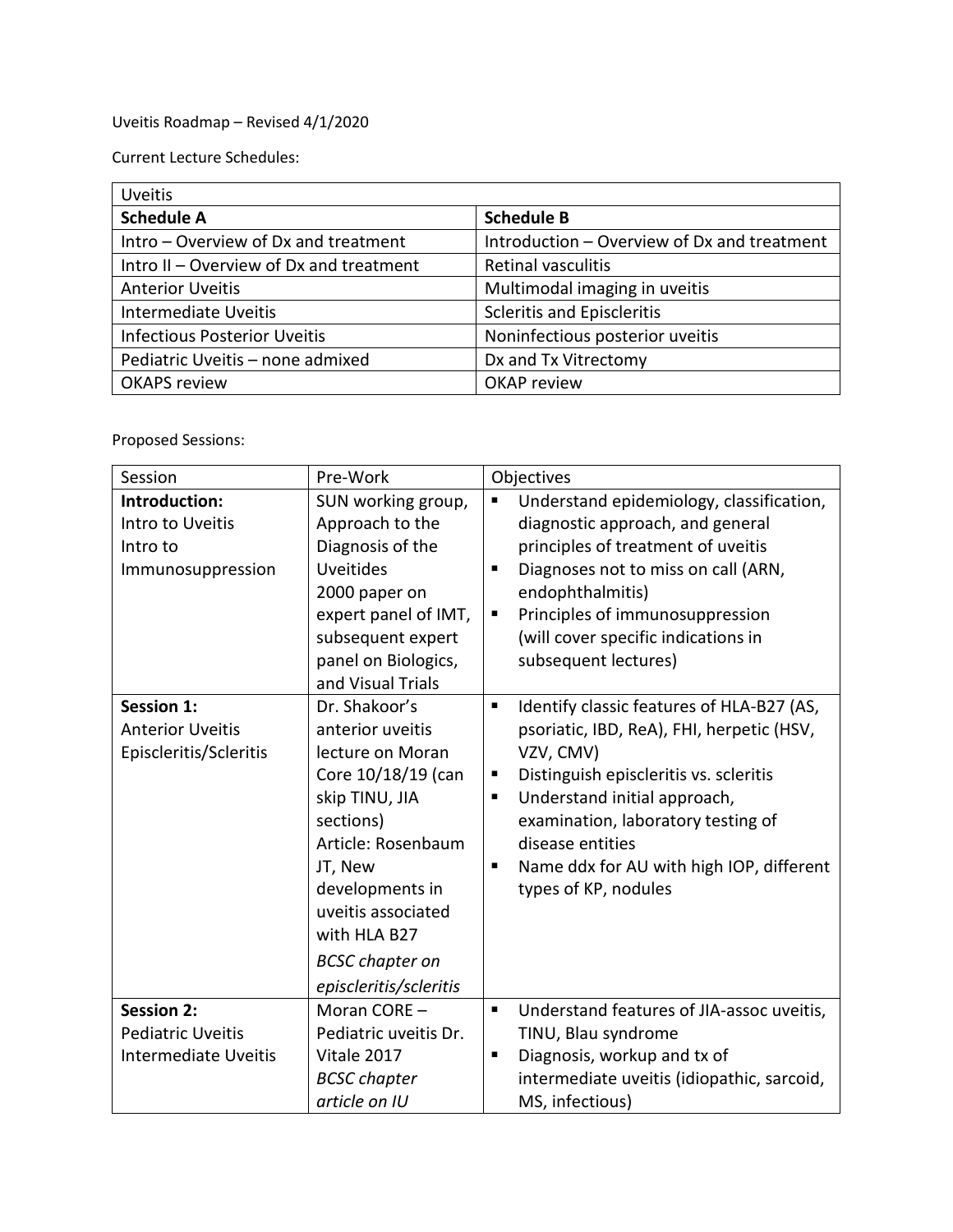|                             |                             | Imaging/FA findings in IU<br>п                |
|-----------------------------|-----------------------------|-----------------------------------------------|
|                             |                             | JIA - indications for IMT<br>п                |
|                             |                             |                                               |
| <b>Session 3:</b>           | Moran CORE White            | Identify and understand disease<br>п          |
| Non-Infectious              | dot syndrome                | characteristics, presentation, diagnosis,     |
| <b>Posterior Uveitis</b>    | overview and                | and treatment of posterior uveitides and      |
|                             | Birdshot video              | vasculitides (white dot syndromes,            |
|                             | Vasculitis video            | sarcoid, VKH, Behcet's, SLE)                  |
|                             |                             | Disease-specific indications of IMT<br>п      |
|                             | <b>BCSC Chapter on</b>      |                                               |
|                             | white dots                  |                                               |
| <b>OKAPS Review</b>         |                             | Review topics pertinent to board exam<br>٠    |
|                             |                             | Recap of medication toxicities<br>п           |
| <b>Session 4</b>            | <b>Review articles</b>      | Identification and understanding of disease   |
| <b>Infectious Posterior</b> | proposed by Dr.             | characteristics, presentation, diagnosis, and |
| <b>Uveitis</b>              | Larochelle + EyeWiki        | treatment of:                                 |
|                             | of rare diseases            | Viral retinitis (HSV, VZV, CMV) -             |
|                             |                             | including ARN, BARN, PORN, CMV                |
|                             | <b>Moran CORE</b>           | Syphilis (ASPPC)<br>п                         |
|                             | <b>Infectious Posterior</b> | Toxoplasmosis<br>п                            |
|                             | Uveitis $-2017$             | Tuberculosis<br>п                             |
|                             | lecture                     | Endogenous endophthalmitis<br>п               |
|                             |                             | Neuroretinitis/Bartonella<br>п                |
|                             | BCSC Ch. 10, 11, 12         | Toxocariasis<br>п                             |
|                             |                             | Rare entities: West Nile, DUSN,<br>п          |
|                             |                             | onchocerciasis, Lyme, cysticercosis           |

# **Resources:**

- SUN Working Group
- Approach to the Diagnosis of the Uveitides, Jabs, et al. *Am J Ophthalmology*. Aug 2013; 156(2): 228–236
- Intermediate Uveitis (review article), Bonfioli et al. *Seminars in Ophthalmology*. Jul 2009; 20(3): 147-154.
- Infectious Causes of Posterior Uveitis (review article), Mandelcorn, ED. Can J Ophthalmology. Feb 2013; 48(1): 31-39.
- Immunosuppression for the Uveitides, Jabs, DA. *Ophthalmology*. Feb 2018; 125(2): 193–202.

# **Moran CORE:**

- Introduction to Uveitis 2018 (Dr. Vitale): [http://morancore.utah.edu/section-09-intraocular](http://morancore.utah.edu/section-09-intraocular-inflammation-and-uveitis/introduction-to-uveitis/)[inflammation-and-uveitis/introduction-to-uveitis/](http://morancore.utah.edu/section-09-intraocular-inflammation-and-uveitis/introduction-to-uveitis/)
- Infectious Posterior Uveitis 2017 (Dr. Vitale)[: http://morancore.utah.edu/section-09](http://morancore.utah.edu/section-09-intraocular-inflammation-and-uveitis/infectious-posterior-uveitis/) [intraocular-inflammation-and-uveitis/infectious-posterior-uveitis/](http://morancore.utah.edu/section-09-intraocular-inflammation-and-uveitis/infectious-posterior-uveitis/)